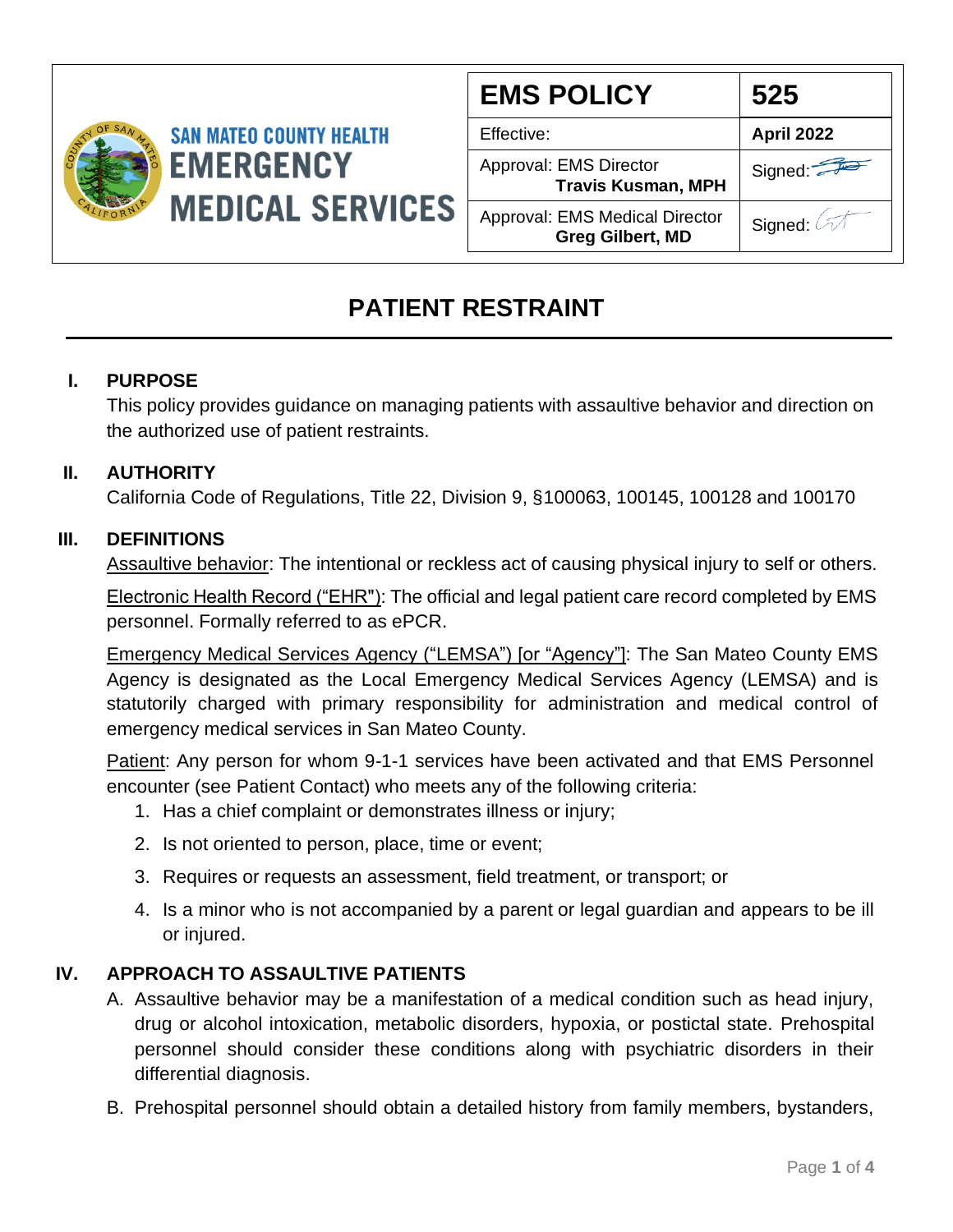

and law enforcement personnel, and make particular note of patient surroundings for clues to the cause of the behavior (e.g., drug paraphernalia, medication bottles, and alcoholic beverage containers).

C. Prehospital personnel should attempt to de-escalate aggressive behavior with a calm and reassuring approach and manner when safe to do so.

#### **V. RESPONSIBILITY OF LAW ENFORCEMENT**

- A. Law enforcement personnel are trained in the capture and restraint of assaultive or potentially assaultive patients. Prehospital personnel should request assistance from law enforcement to prepare patients displaying assaultive behavior for ambulance transport.
- B. Patients under arrest or on a psychiatric detention shall be searched thoroughly by law enforcement for weapons and contraband prior to placement in the ambulance.
- C. Patients under arrest shall be accompanied by law enforcement personnel in the ambulance.

#### **VI. USE OF RESTRAINTS**

- A. Restraints should only be utilized when necessary and in situations in which the patient is exhibiting assaultive behavior that presents an immediate danger to themself or others. Pehospital personnel must appropriately document the reason(s) for the use of restraints in the EHR.
- B. Leather or cloth restraints are the only medically authorized methods of restraining patients.
- C. Handcuffs may only be applied by law enforcement personnel. Handcuffs should generally be replaced with leather or cloth restraints prior to transport. Handcuffs may only be used for restraint during transport when law enforcement personnel accompany the patient in the ambulance and no other safe alternative exists. A patient in handcuffs shall not be handcuffed to the gurney, backboard, other medical device or the ambulance.
- D. Before restraining any patient, prehospital personnel must ensure there are sufficient, properly trained personnel available to physically restrain the patient safely.
- E. Restrained patients shall be placed in a supine, semi-Fowler's, or Fowler's position on the ambulance gurney. Patients shall never be transported in a prone position.
- F. Methods of restraint that shall not be utilized by prehospital personnel include, but are not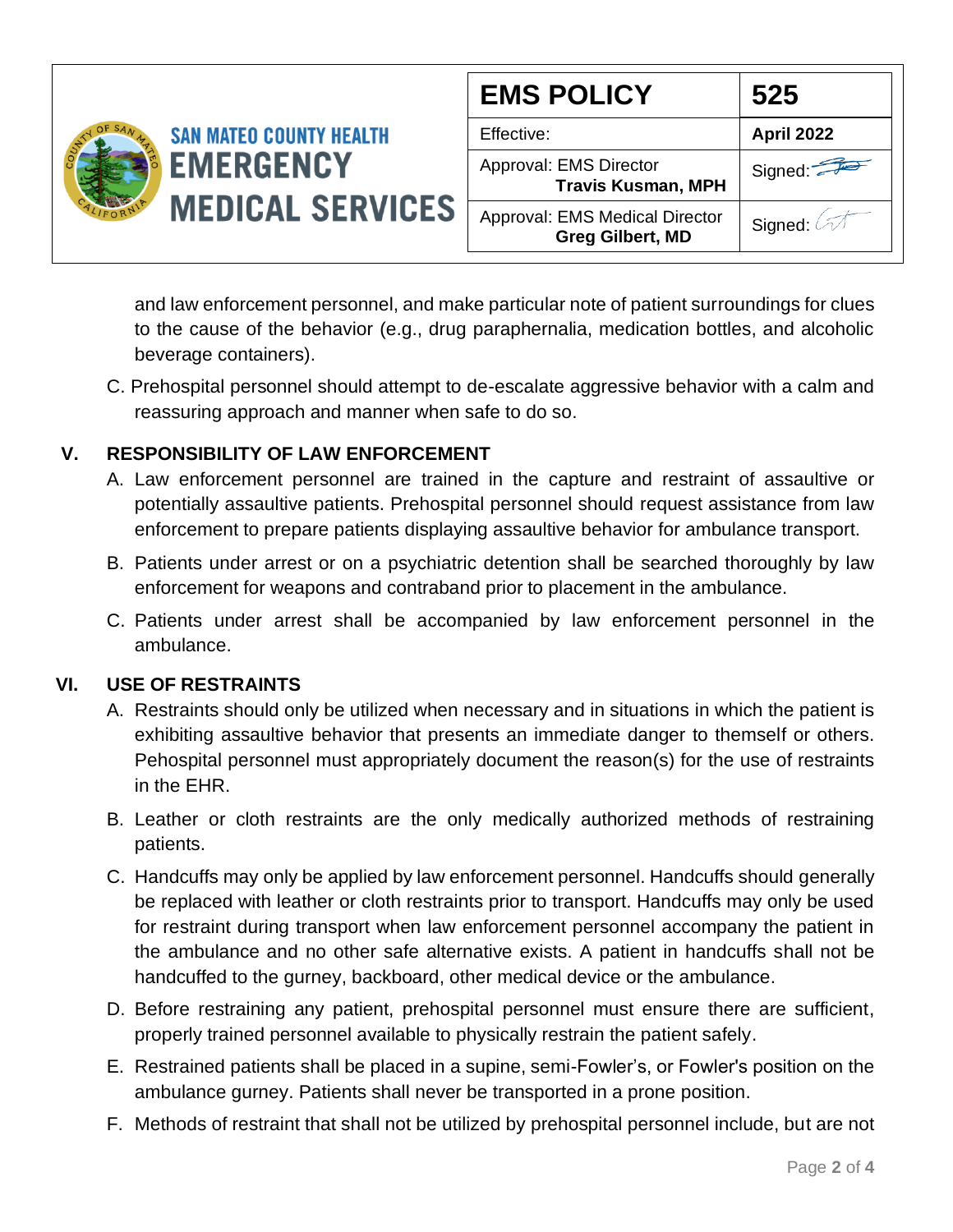

| <b>EMS POLICY</b>                                         | 525        |
|-----------------------------------------------------------|------------|
| Effective:                                                | April 2022 |
| Approval: EMS Director<br><b>Travis Kusman, MPH</b>       | Signed:    |
| Approval: EMS Medical Director<br><b>Greg Gilbert, MD</b> | Signed: 2  |

limited to:

- 1. Hard plastic ties or any device requiring a key to remove;
- 2. Restraining a patient's hands and feet behind their back;
- 3. Use of control holds or pressure points (e.g., hand/ wrist twist/ lock, knee-to-chest/ neck/ back, or choke holds);
- 4. "Sandwich" method (e.g., patient placed between backboards, scoop stretchers, flats and / or between any other two objects simultaneously in physical contact with the patient); and
- 5. Materials applied in a manner that could cause vascular, neurological or respiratory compromise (e.g., gauze bandage or tape).
- G. The method of restraint must allow for adequate monitoring of pulse and respiration, and should not restrict the patient or rescuer's ability to protect the airway should vomiting occur.
- H. Restrained extremities shall be assessed for circulation, motor function, and sensory function immediate following application of restraint and, at a minimum, every fifteen (15) minutes and documented in the EHR.
- I. Prehospital documentation shall include a specifically articulable reason for the use of restraints such as an immediate threat to the patient, prehospital provider or the public.
- J. Patients with medical conditions that appear to compromise their ability to consent for care, or who are experiencing a potential or actual life threatening emergency may be restrained when indicated and transported without law enforcement authority.

## **VII. TRANSPORT**

- A. If an unrestrained patient becomes assaultive during transport, prehospital personnel shall immediately request law enforcement assistance and make reasonable efforts to calm and reassure the patient.
- B. Prehospital personnel should not physically inhibit a patient's attempt to leave the ambulance. However, every effort shall be made to release the patient into a safe environment.
- C. If a patient does leave the ambulance, prehospital personnel shall immediately request law enforcement assistance and remain on scene, or at the closest, appropriate safe staging location, until law enforcement arrives.